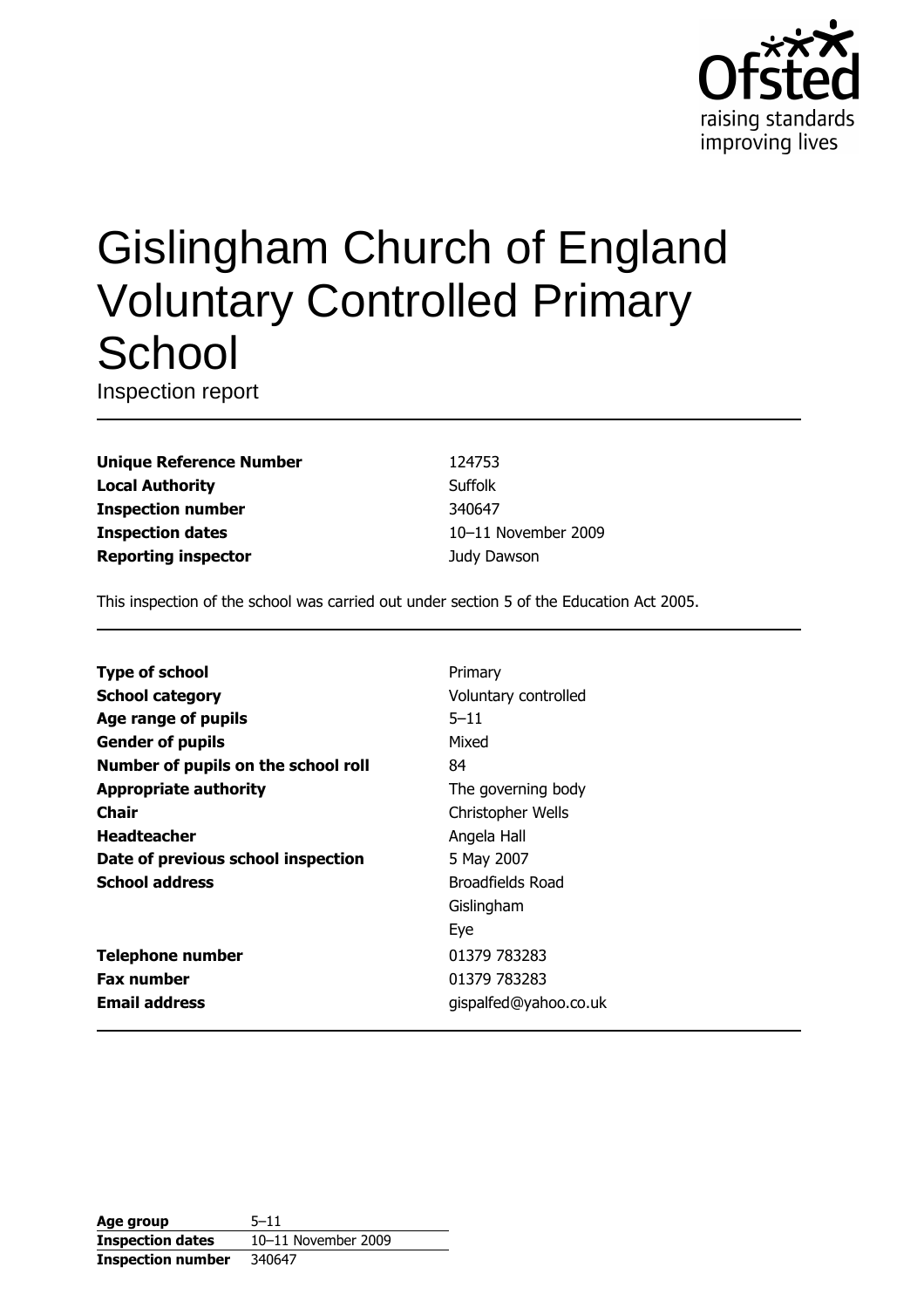The Office for Standards in Education, Children's Services and Skills (Ofsted) regulates and inspects to achieve excellence in the care of children and young people, and in education and skills for learners of all ages. It regulates and inspects childcare and children's social care, and inspects the Children and Family Court Advisory Support Service (Cafcass), schools, colleges, initial teacher training, work-based learning and skills training, adult and community learning, and education and training in prisons and other secure establishments. It rates council children's services, and inspects services for looked after children, safequarding and child protection.

Further copies of this report are obtainable from the school. Under the Education Act 2005, the school must provide a copy of this report free of charge to certain categories of people. A charge not exceeding the full cost of reproduction may be made for any other copies supplied.

If you would like a copy of this document in a different format, such as large print or Braille, please telephone 08456 404045, or email enquiries@ofsted.gov.uk.

You may copy all or parts of this document for non-commercial educational purposes, as long as you give details of the source and date of publication and do not alter the documentation in any way.

Royal Exchange Buildings St Ann's Square Manchester M2 7LA T: 08456 404045 Textphone: 0161 618 8524 E: enquiries@ofsted.gov.uk W: www.ofsted.gov.uk © Crown copyright 2009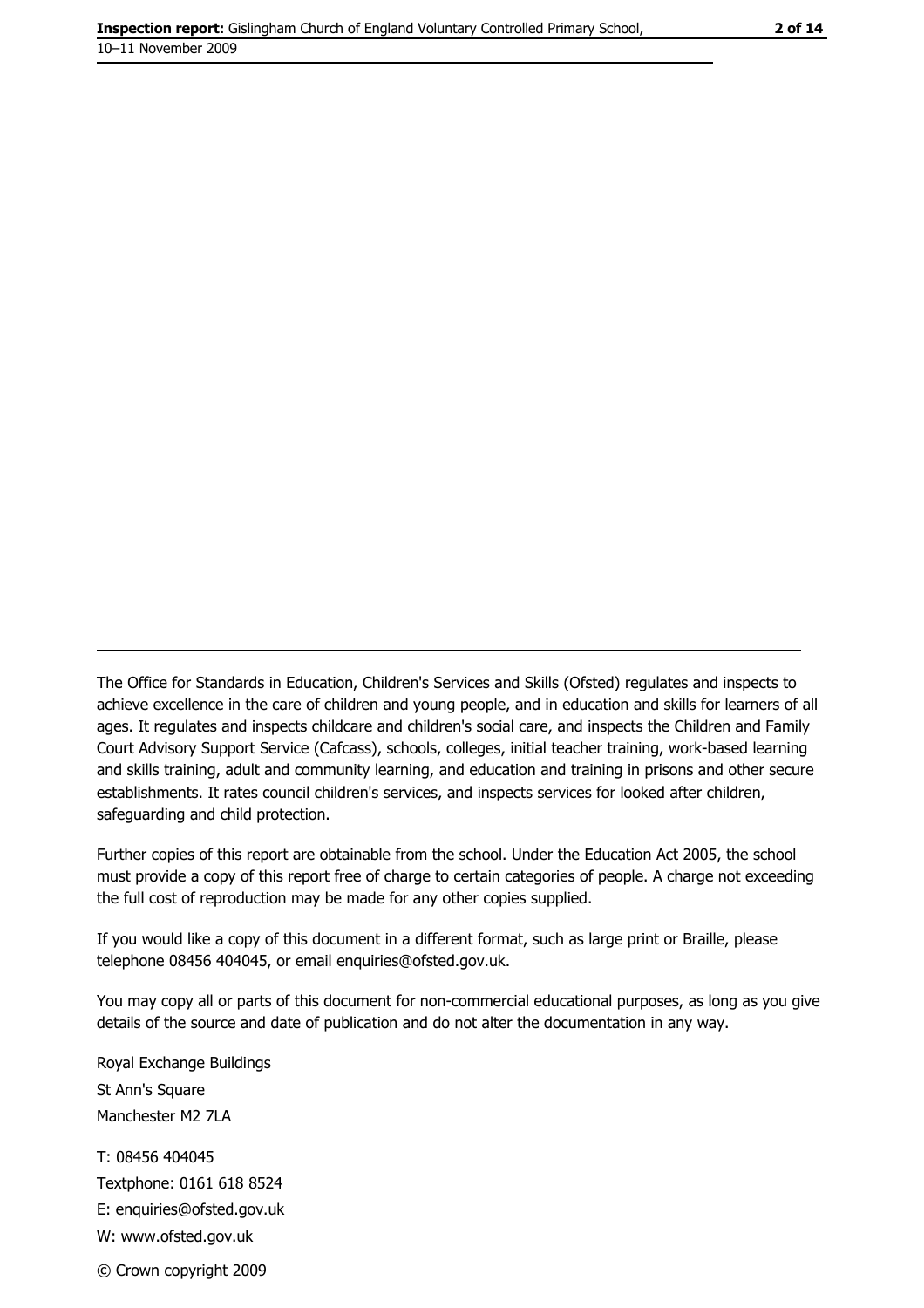## **Introduction**

This inspection was carried out by two additional inspectors. The inspectors visited six lessons, and held meetings with governors, staff, groups of pupils and parents. They observed the school's work, and looked at pupils' books, records of their progress, the school's plans for development, policies and procedures, teachers' planning and systems for safeguarding pupils. They also analysed 28 parental questionnaires.

The inspection team reviewed many aspects of the school's work. It looked in detail at the following:

- the rate of pupils' progress and whether this varied across the school  $\blacksquare$
- the impact of measures to improve the provision for mathematics  $\blacksquare$
- the impact of subject leaders on driving improvement
- whether the school's plans for development are based on an accurate analysis of its  $\blacksquare$ strengths and weaknesses.

## Information about the school

This small rural primary school is federated with another local school, sharing the headteacher. Each school also has an assistant headteacher. Most pupils come from the local community, although the school also accommodates pupils from Traveller families. A very small proportion of pupils are from minority ethnic groups and all use English as their main language. Fewer pupils than average have special educational needs and, at present, no pupils have a statement of special educational needs.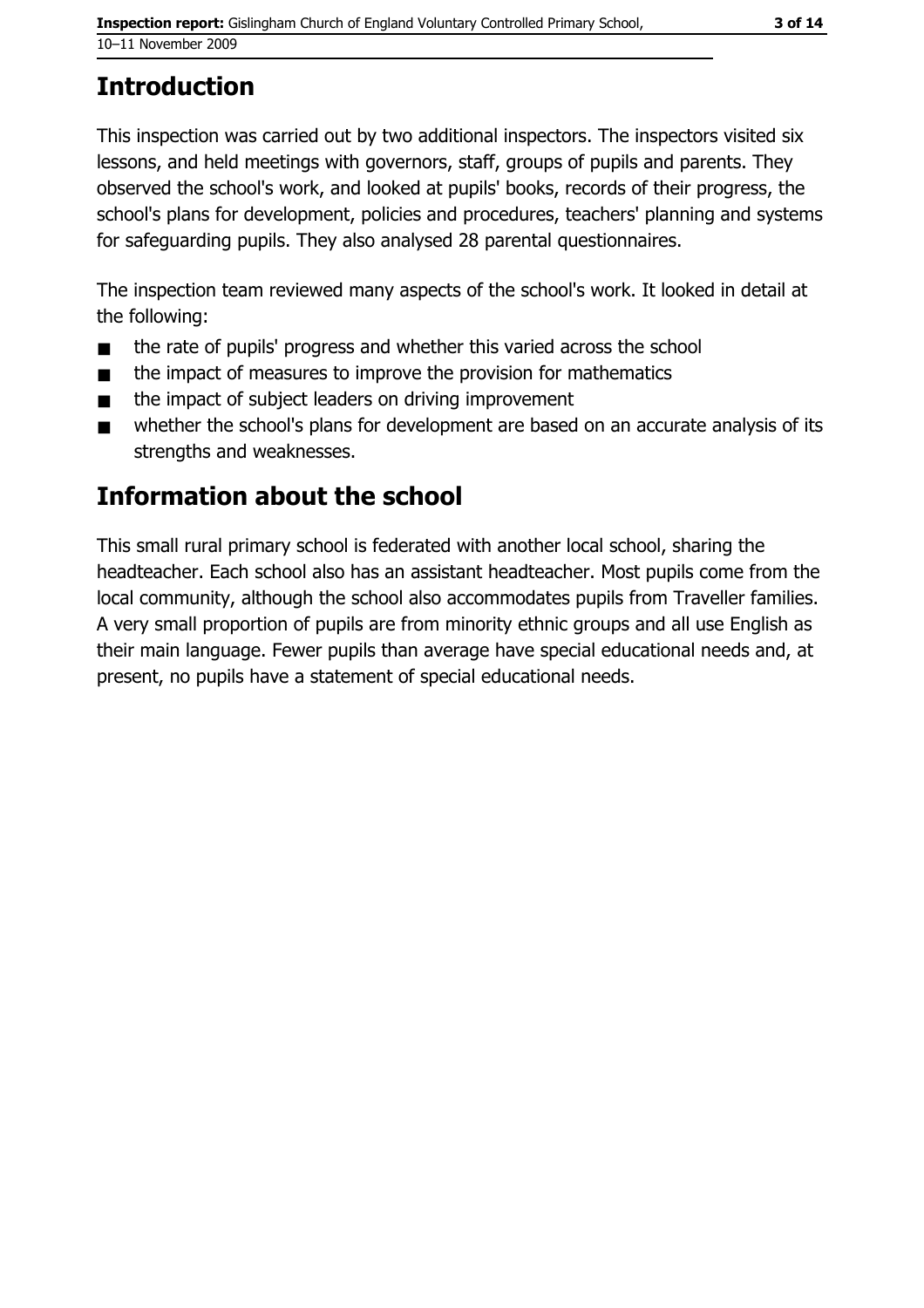# **Inspection judgements**

## Overall effectiveness: how good is the school?

## The school's capacity for sustained improvement

## **Main findings**

This is a school that provides a satisfactory education. It has strengths in the way pupils are well cared for, feel safe and enjoy their learning. Attendance is excellent and parents say it is hard to keep their children away when they are sick. There are close links with the partner school. Staff from both schools work together well, for example, to plan the curriculum. The school is inclusive and staff go out of their way to ensure pupils from Traveller families or those who find learning difficult have access to all activities and make similar satisfactory progress to their peers. The school's procedures for self-evaluation are satisfactory. The headteacher has a good knowledge of the teachers' qualities because she regularly observes lessons. The outcomes of these observations are used to provide support for teachers, but are not followed up sufficiently rigorously to ensure the teachers have improved their practice. Subject leaders are developing their roles but do not observe teaching in their subjects. This limits their capacity to evaluate provision and share good practice. However this term, the use of staff expertise in mathematics has already made an impact on pupils' progress in the upper part of the school. Provision for science has improved because the subject leader has identified weaknesses and implemented plans for improvement. There is a sound capacity for future improvement.

Most children have the knowledge and skills expected of their age when they start school. They have a good start to their school life in the Early Years Foundation Stage. By the end of Key Stage 1, standards in reading, writing and mathematics have been above average since 2007, improving year on year. However, pupils' good progress has not been maintained throughout Key Stage 2 because there have been variations in the quality of provision. Although progress from Year 1 to Year 6 is satisfactory overall, some pupils in Key Stage 2 do not fulfil their full potential in mathematics. Standards have been average over the last three years. A whole school focus on improving reading and writing has accelerated progress in English over the last three years. Pupils currently in Years 5 and 6 have made good progress since the beginning of term.

Pupils have many opportunities to apply their skills across the curriculum. The school council manages a budget and organises events to raise money for charities or school projects. Pupils use information and communication technology seamlessly across many subjects, which serves as good preparation for their future education and lives beyond school. The school's good personal, social and health education curriculum ensures that pupils' spiritual, moral, social and cultural development is good.

Teachers have good relationships with their pupils and meet their pastoral needs effectively. Teachers in Key Stage 1 give pupils plenty of challenge to help them learn. However, a minority of teachers in Key Stage 2 have not been expecting enough of their

| 3 |  |
|---|--|
| 3 |  |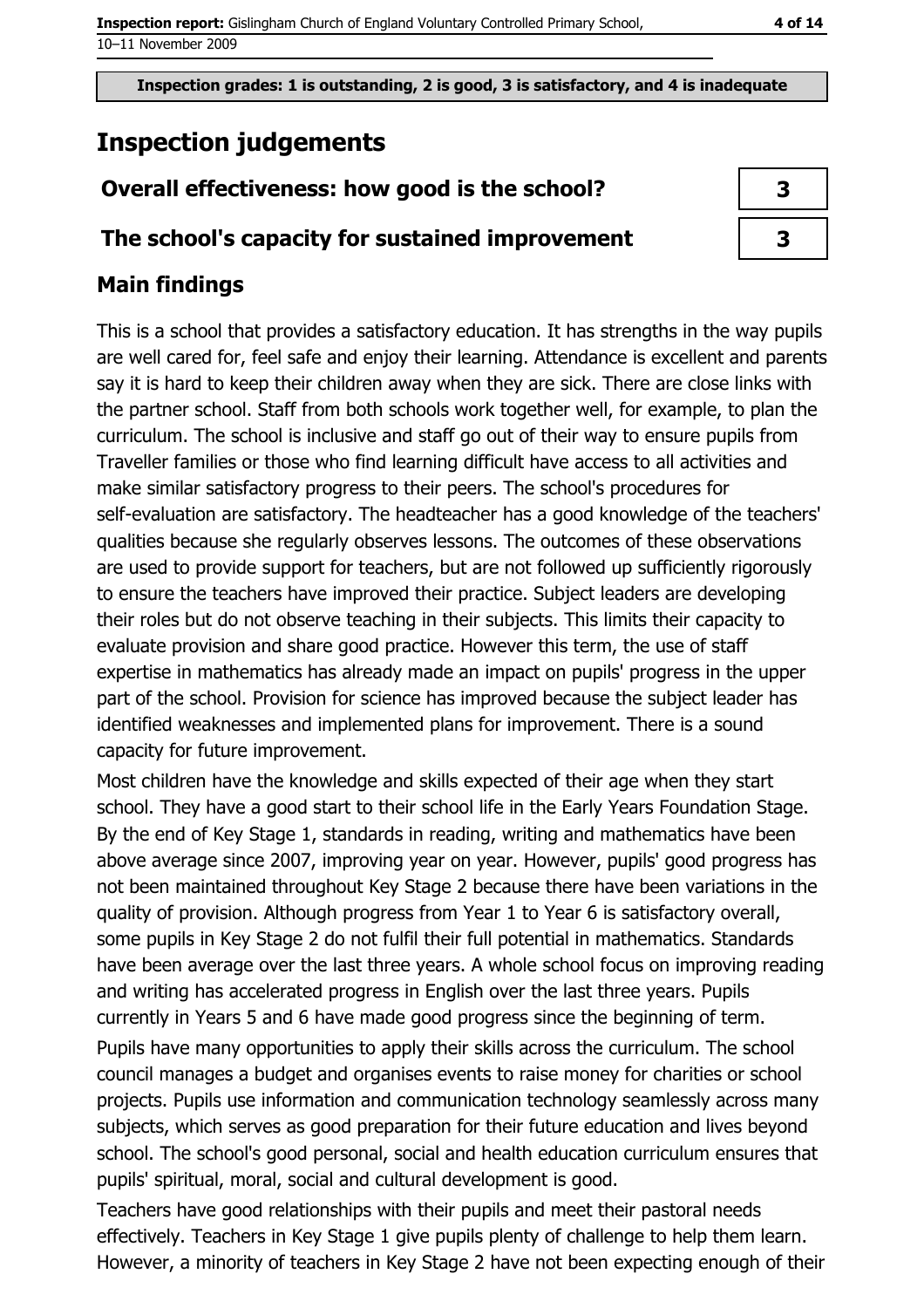pupils and, as a result, some pupils have not made the progress they should. All teachers give pupils good advice and support in lessons, checking understanding effectively. Although most teachers give them written advice about how to improve their work, the quality of this is inconsistent. Teachers do not make the most of pupils' responsible attitudes by helping them to evaluate their own work and to take responsibility for improving it themselves.

#### What does the school need to do to improve further?

- Improve pupils' progress, especially in Key Stage 2, by:  $\blacksquare$ 
	- raising teachers' and pupils' expectations of what each can achieve
	- involving pupils more in their learning by ensuring they are consistently given, and respond to, written quidance and learn how to evaluate and improve their work for themselves.
- Improve the management of teaching and learning by:
	- refining the monitoring of teaching so that teachers are clear about how to improve their practice, evaluating this in future monitoring
	- developing the skills of the subject leaders so that they are fully involved in analysing performance, responding to underachievement and sharing good practice.
- About 40% of the schools whose overall effectiveness is judged satisfactory may receive a monitoring visit by an Ofsted inspector before their next section 5 inspection.

#### **Outcomes for individuals and groups of pupils**

Pupils join Year 1 as confident and independent learners with above average knowledge and skills for their age. Teaching is effective and pupils relish the challenges provided in lessons, making good progress. Standards at the end of Year 2 are now well above average. The school's tracking shows that progress slows when they join Key Stage 2. Very few of the current pupils in Year 6 have made more than satisfactory progress from the average standards they attained when they were in Year 2. In the 2009 Year 6 tests, almost all pupils attained the average Level 4 in English. Although no pupils achieved Level 5 in writing, examples of pupils' work confirm that several were working securely within the higher level. Too few pupils have attained the higher levels in mathematics over the last three years. However, the progress of pupils now in Years 5 and 6 has accelerated in all subjects because they are motivated and challenged.

Pupils behave well and are confident that, if there is any inappropriate behaviour, it is dealt with effectively. As a result, they feel safe in school. They know how to keep healthy and enjoy the good range of physical activities and clubs on offer. The school council makes decisions about purchasing new playground equipment, for example. Many of the pupils' responsibilities involve budgeting or desktop publishing, solving practical problems and working co-operatively. These opportunities, along with high

 $\overline{\mathbf{3}}$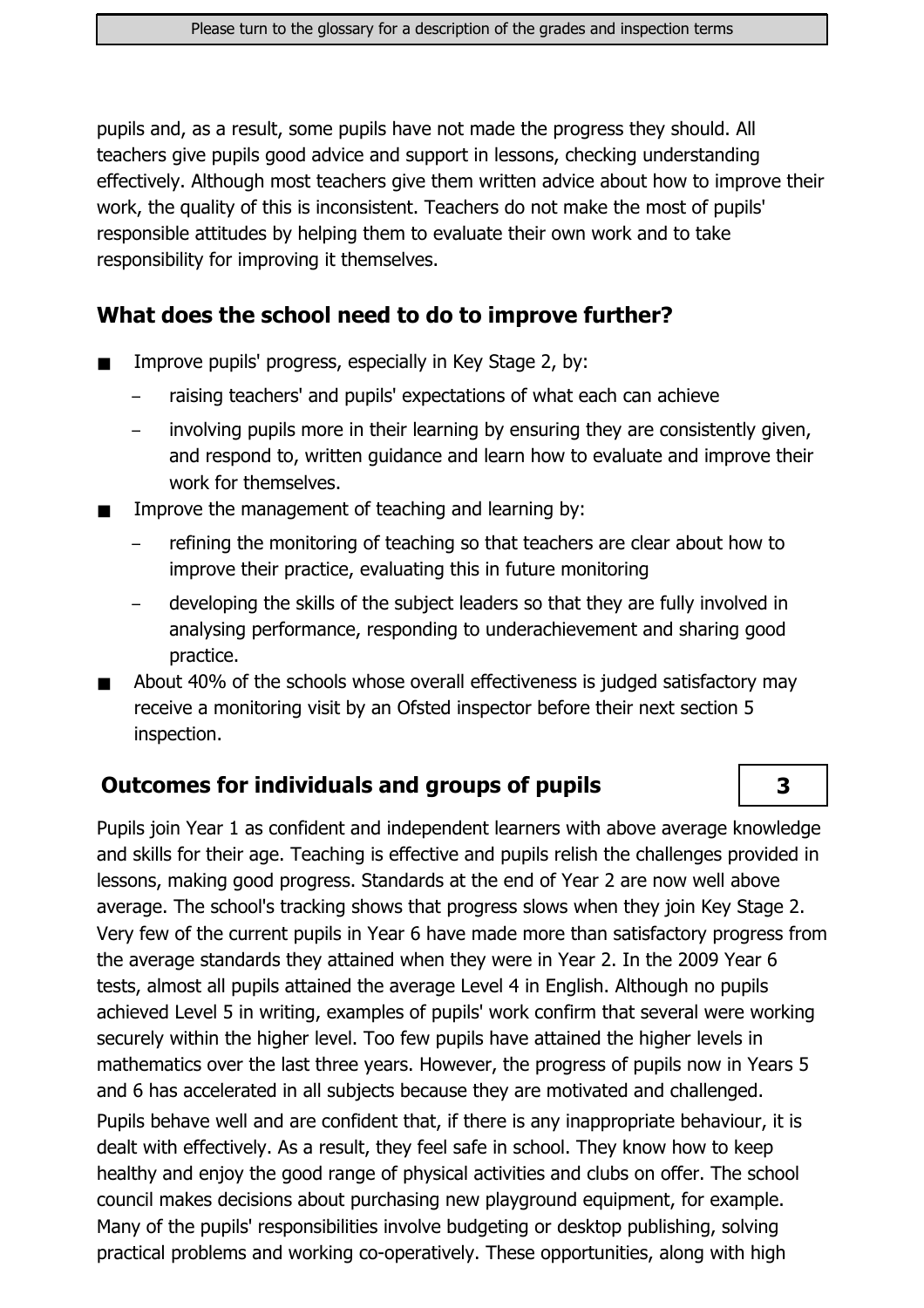levels of attendance and the improvement in their problem solving skills in mathematics, lay firm foundations for their futures. Pupils throughout school learn French and visits, for example from African drummers, help develop an understanding of the diversity of cultures around the world. Although pupils live in an almost entirely mono-cultural environment, pupils from different backgrounds, such as those from Traveller families, are readily accepted and welcomed by the whole school community.

These are the grades for pupils' outcomes

| Pupils' achievement and the extent to which they enjoy their learning<br>Taking into account:                             | з                       |
|---------------------------------------------------------------------------------------------------------------------------|-------------------------|
| Pupils' attainment <sup>1</sup>                                                                                           | 3                       |
| The quality of pupils' learning and their progress                                                                        | 3                       |
| The quality of learning for pupils with special educational needs and/or<br>disabilities and their progress               | 3                       |
| The extent to which pupils feel safe                                                                                      | $\overline{\mathbf{2}}$ |
| <b>Pupils' behaviour</b>                                                                                                  | $\overline{\mathbf{2}}$ |
| The extent to which pupils adopt healthy lifestyles                                                                       | $\overline{\mathbf{2}}$ |
| The extent to which pupils contribute to the school and wider community                                                   | $\overline{\mathbf{2}}$ |
| The extent to which pupils develop workplace and other skills that will<br>contribute to their future economic well-being | $\overline{\mathbf{2}}$ |
| Taking into account:<br>Pupils' attendance <sup>1</sup>                                                                   | 1                       |
| The extent of pupils' spiritual, moral, social and cultural development                                                   | 2                       |

## How effective is the provision?

Teachers generally plan work to accommodate the different ages and abilities within each class. They track pupils' progress but the use of these assessments to adjust planning and address underachievement, is inconsistent. Nevertheless, flexible organisation enables staff to meet pupils' learning and personal development needs effectively throughout Key Stage 1. Teachers use a good range of methods to help pupils learn and all make sure that there are frequent opportunities for pupils to work in groups, pairs or independently. Teaching assistants give good support and question pupils effectively to test their understanding and extend their learning. Although

The grades for attainment and attendance are: 1 is high; 2 is above average; 3 is broadly average; and 4 is low.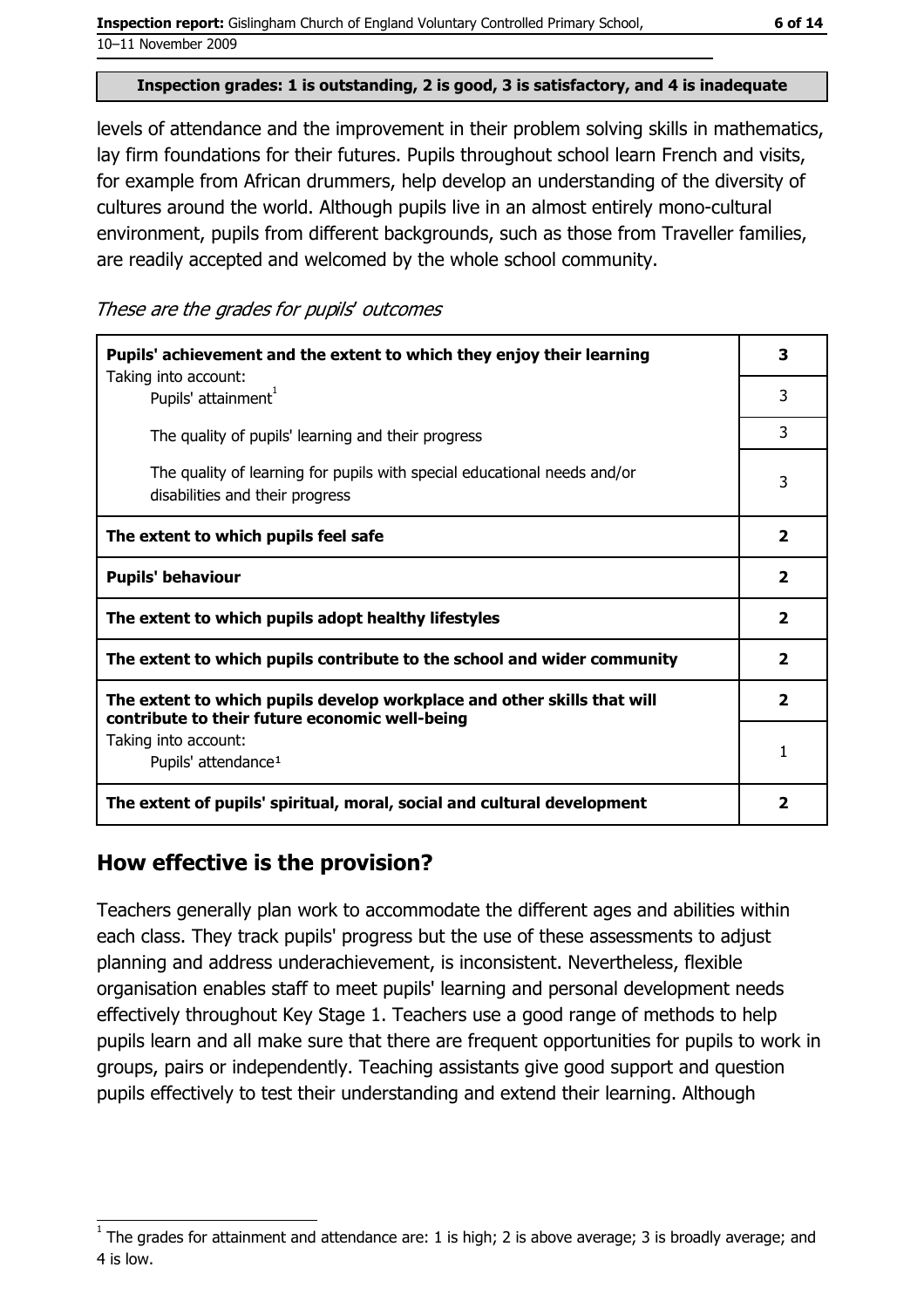teachers are all skilled in developing pupils' literacy skills, there is still some lack of expertise in fully developing pupils' skills in other subjects. As a result, some pupils do not make the progress that they are capable of. A small minority of teachers, especially in Key Stage 2 do not have high enough expectations of what pupils in each age group can achieve. Pupils with special educational needs have good support, enabling them to make steadily improve their skills.

Provision for science has improved recently, providing more opportunities for pupils to investigate and experiment. Pupils in Years 5 and 6, for example, have just completed a science week where they investigated the properties of mould, both as school and at home. The strong focus on literacy has resulted in higher standards and, recently, the improved focus on mathematics is accelerating progress for the oldest pupils. The broad curriculum includes subjects such as philosophy and plenty of physical activity. Good links between subjects make learning relevant and interesting, with a wide range of enrichment activities. The school makes good use of local issues as a focus for developing literacy skills. Pupils in Year 6 have just returned from a residential trip and their participation in outdoor and adventurous activities helps them develop team spirit and support each other. There is a good range of extra curricular activities that are much enjoyed.

All adults in school have pupils' welfare at heart. Any incidents are followed up rigorously and resolved swiftly. Well-documented risk assessments enabled all pupils, including those facing specific difficulties, to attend and benefit from the residential trip. Because of the well-targeted support, pupils from Traveller families make rapid progress in spite of having attended many schools. The good pastoral support and advice pupils receive enables them to grow in confidence and accept responsibility with enthusiasm.

| The quality of teaching                                                                                    | 3 |
|------------------------------------------------------------------------------------------------------------|---|
| Taking into account:<br>The use of assessment to support learning                                          |   |
|                                                                                                            |   |
| The extent to which the curriculum meets pupils' needs, including, where<br>relevant, through partnerships | 2 |
| The effectiveness of care, guidance and support                                                            |   |

#### How effective are leadership and management?

The headteacher, staff and governors are fully committed to the federation between the two schools and some subject responsibilities are shared. Plans for development are satisfactory and based on the school's needs. Procedures for ensuring pupils' welfare are good. All the necessary vetting and checks and procedures for ensuring pupils' safety are carried out conscientiously. Staff say they feel valued and the headteacher ensures that they strive for a good life/work balance. The school ensures all pupils are fully included in all aspects of school life. All are welcomed and there is no discrimination.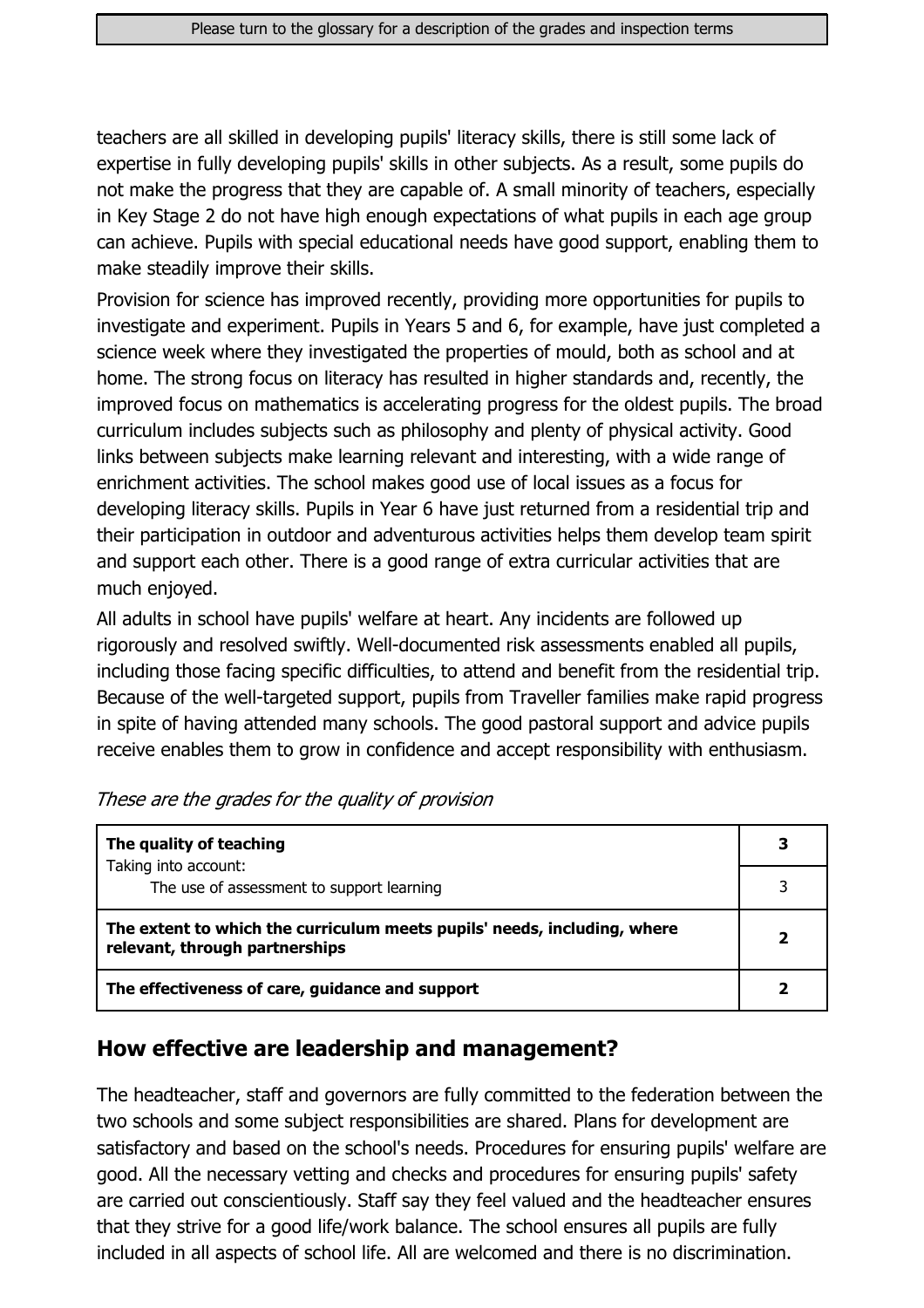#### Inspection grades: 1 is outstanding, 2 is good, 3 is satisfactory, and 4 is inadequate

However, the differences in the quality of provision throughout the school that have generated uneven progress make equality of opportunity satisfactory overall. There is a culture of continuous improvement and staff are ambitious for themselves and their pupils. Teaching assistants have gained additional qualifications. There are efficient tracking systems, used to set targets for the pupils, which place adequate demands on staff and pupils alike. Governors support the headteacher well but are not totally familiar with the school's performance data. Consequently, they do not have an accurate picture of how well the school is doing compared with other schools. The monitoring of teaching is satisfactory but is not sharp enough to ensure rapid improvement. Teachers rarely observe their peers' good practice, for example. The school provides satisfactory value for money.

The school is effective in promoting community cohesion. Senior staff understand the community that they serve and ensure that the school is well integrated within it. For example, several pupils ring church bells as a result of recent strengthening links with the church. There is also a deliberate policy and plans for opening pupils' eyes to the wider world to combat the lack of cultural diversity on this rural school. The youngest pupils had a trip to London, using the underground railway, to experience an urban environment and there are links with schools in France and Tanzania.

Partnerships with other schools and with community support agencies are good. Pupils who need additional help are fully included in all aspects of school life and have access to a range of professionals. However, some more able pupils have not had access to the challenge they need to achieve their full potential. There are good links with the playgroup in the village and Hartismere High School, so pupils are well-prepared for their move to secondary education. The school is passionate about involving parents in their children's learning and there is a wealth of information and support for them.

| The effectiveness of leadership and management in embedding ambition and<br>driving improvement                                                                     | 3 |
|---------------------------------------------------------------------------------------------------------------------------------------------------------------------|---|
| Taking into account:<br>The leadership and management of teaching and learning                                                                                      |   |
| The effectiveness of the governing body in challenging and supporting the<br>school so that weaknesses are tackled decisively and statutory responsibilities<br>met | 3 |
| The effectiveness of the school's engagement with parents and carers                                                                                                | 2 |
| The effectiveness of partnerships in promoting learning and well-being                                                                                              | 2 |
| The effectiveness with which the school promotes equality of opportunity and<br>tackles discrimination                                                              | з |
| The effectiveness of safeguarding procedures                                                                                                                        | 2 |
| The effectiveness with which the school promotes community cohesion                                                                                                 | 2 |

These are the grades for leadership and management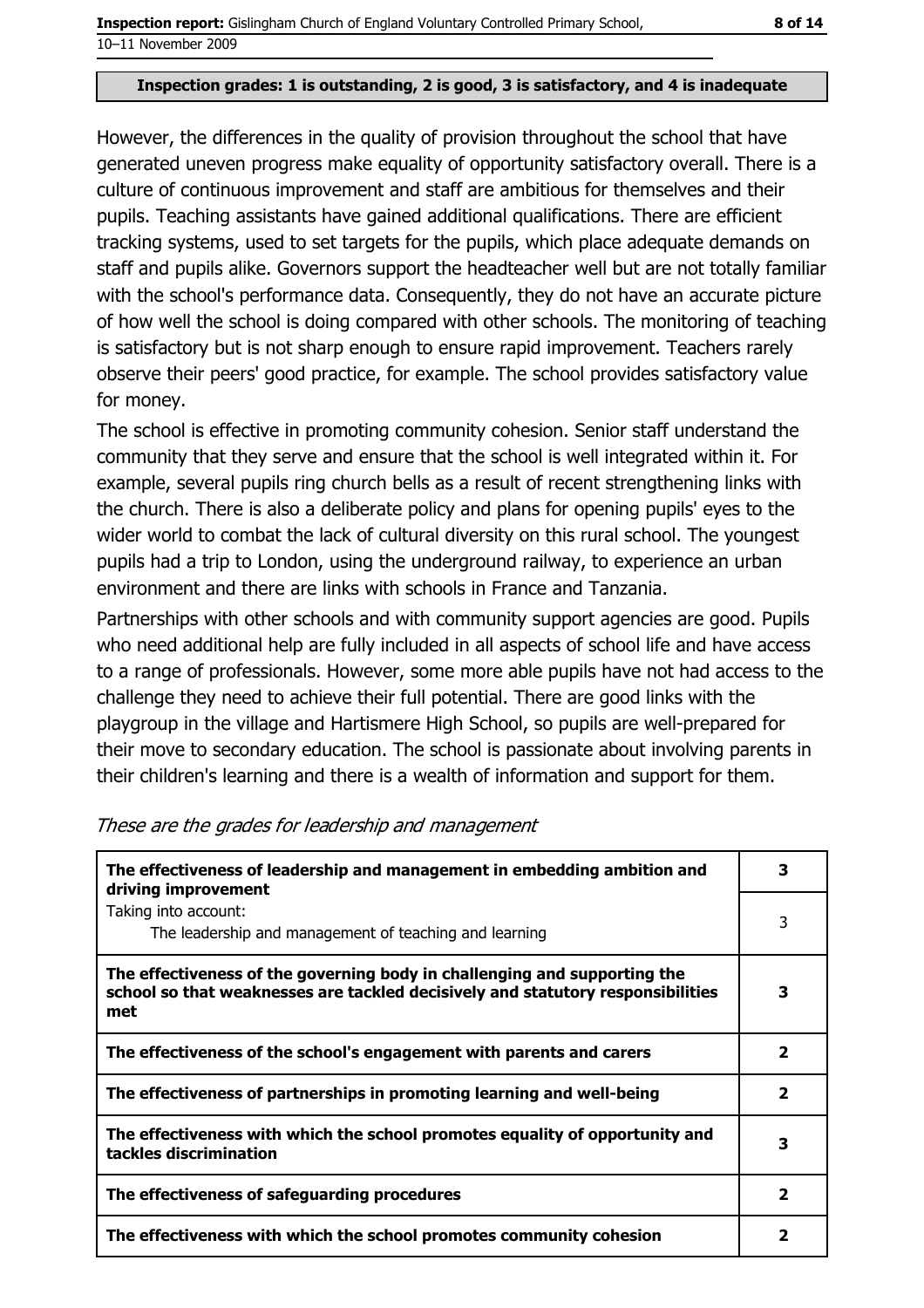| The effectiveness with which the school deploys resources to achieve |  |
|----------------------------------------------------------------------|--|
| value for money                                                      |  |

#### **Views of parents and carers**

Of the few parents who returned questionnaires, several expressed concerns about the way the school deals with unacceptable behaviour. Some expressed concerns about the leadership and management of the school because the headteacher is shared with another school. Others felt they did not receive enough information about their child's learning or that the school did not seek their views. The inspectors tracked the way the school dealt with the inappropriate behaviour mentioned by parents and found they were dealt with well. They also found that the school takes good care of the pupils. The school regularly seeks parents' views and uses them to plan for school development. There is a wealth of communication with parents about their children's learning. Inspectors agreed with some parents that their children's progress, while satisfactory, could be better. The federation is working effectively.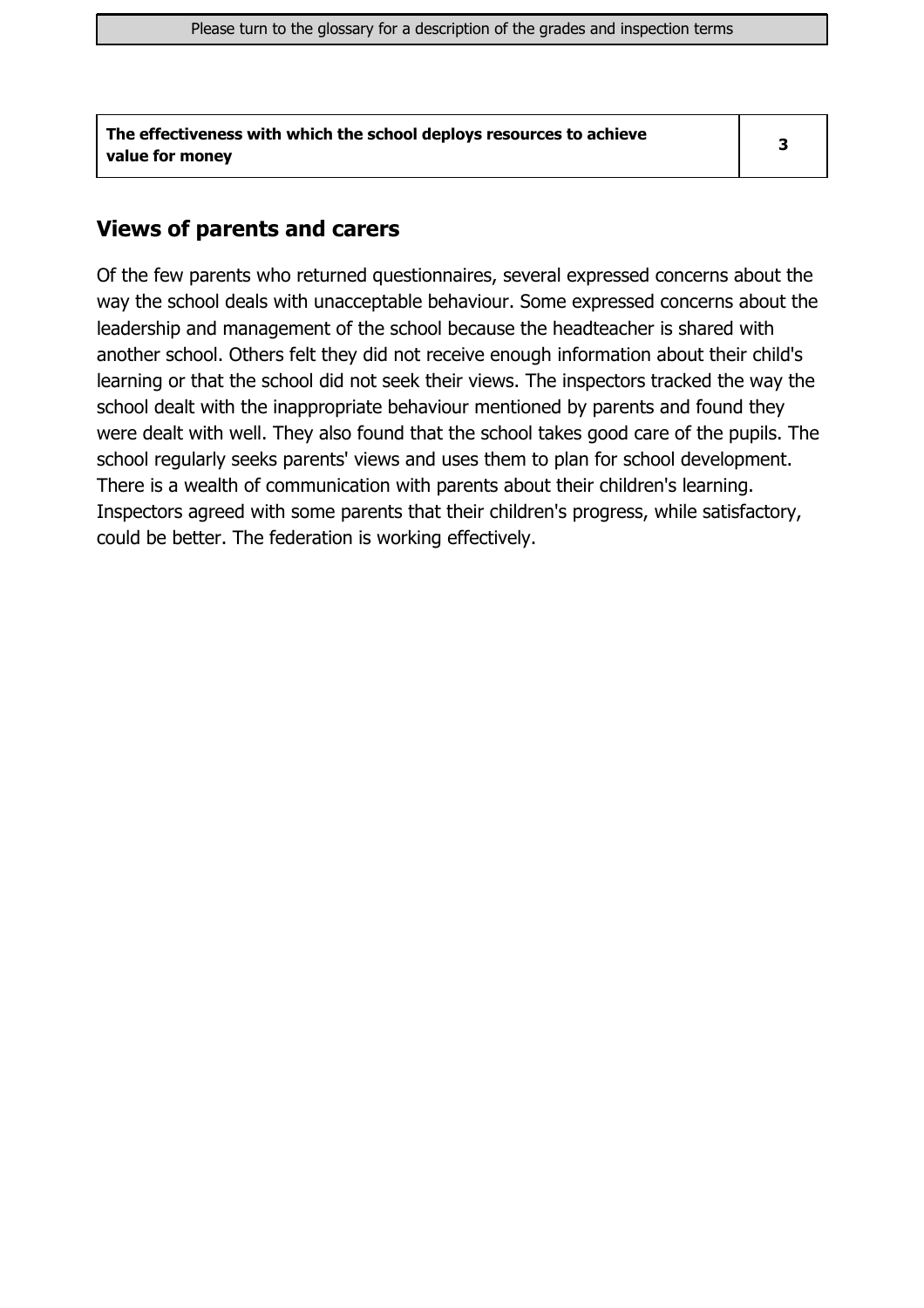#### Responses from parents and carers to Ofsted's questionnaire

Ofsted invited all the registered parents and carers of pupils registered at Gislingham Church of England Voluntary Controlled Primary School to complete a questionnaire about their views of the school.

In the questionnaire, parents and carers were asked to record how strongly they agreed with 13 statements about the school. The Inspection team received 28 completed questionnaires by the end of the on-site inspection. In total, there are 84 pupils registered at the school.

| <b>Statements</b>                                                                                                                                                                                                                                       | <b>Strongly</b><br><b>Agree</b> |               |                | <b>Agree</b>  | <b>Disagree</b> |                | <b>Strongly</b><br>disagree |                  |
|---------------------------------------------------------------------------------------------------------------------------------------------------------------------------------------------------------------------------------------------------------|---------------------------------|---------------|----------------|---------------|-----------------|----------------|-----------------------------|------------------|
|                                                                                                                                                                                                                                                         | <b>Total</b>                    | $\frac{0}{0}$ | <b>Total</b>   | $\frac{0}{0}$ | <b>Total</b>    | $\frac{0}{0}$  | <b>Total</b>                | $\frac{0}{0}$    |
| My child enjoys school                                                                                                                                                                                                                                  | 10                              | 36            | 16             | 57            | $\mathbf{1}$    | $\overline{4}$ | $\mathbf 0$                 | $\mathbf 0$      |
| The school keeps my child<br>safe                                                                                                                                                                                                                       | 8                               | 29            | 16             | 57            | $\mathbf{1}$    | 4              | 1                           | 4                |
| The school informs me<br>about my child's progress                                                                                                                                                                                                      | 6                               | 21            | 15             | 54            | 6               | 21             | 0                           | 0                |
| My child is making enough<br>progress at this school                                                                                                                                                                                                    | 5                               | 18            | 13             | 46            | 4               | 15             | 0                           | 0                |
| The teaching is good at this<br>school                                                                                                                                                                                                                  | 7                               | 25            | 13             | 46            | 6               | 21             | 0                           | 0                |
| The school helps me to<br>support my child's learning                                                                                                                                                                                                   | 8                               | 29            | 9              | 32            | 10              | 36             | 0                           | 0                |
| The school helps my child to<br>have a healthy lifestyle                                                                                                                                                                                                | 9                               | 32            | 15             | 54            | 3               | 11             | $\mathbf 0$                 | $\mathbf 0$      |
| The school makes sure that<br>my child is well prepared for<br>the future (for example<br>changing year group,<br>changing school, and for<br>children who are finishing<br>school, entering further or<br>higher education, or<br>entering employment) | 5                               | 18            | 12             | 43            | $\overline{2}$  | 7              | 0                           | $\mathbf 0$      |
| The school meets my child's<br>particular needs                                                                                                                                                                                                         | $\overline{7}$                  | 25            | 14             | 50            | 5               | 18             | 0                           | $\bf{0}$         |
| The school deals effectively<br>with unacceptable behaviour                                                                                                                                                                                             | 3                               | 11            | $\overline{7}$ | 25            | 8               | 29             | 6                           | 21               |
| The school takes account of<br>my suggestions and<br>concerns                                                                                                                                                                                           | 6                               | 21            | 7              | 25            | 6               | 21             | $\overline{2}$              | $\overline{7}$   |
| The school is led and<br>managed effectively                                                                                                                                                                                                            | 5                               | 18            | 7              | 25            | 5               | 18             | $\overline{4}$              | 14               |
| Overall, I am happy with my<br>child's experience at this<br>school                                                                                                                                                                                     | 8                               | 29            | 13             | 46            | 6               | 21             | 0                           | $\boldsymbol{0}$ |

The table above summarises the responses that parents and carers made to each statement. The percentages indicate the proportion of parents and carers giving that response out of the total number of completed questionnaires. Where one or more parents and carers chose not to answer a particular question, the percentages will not add up to 100%.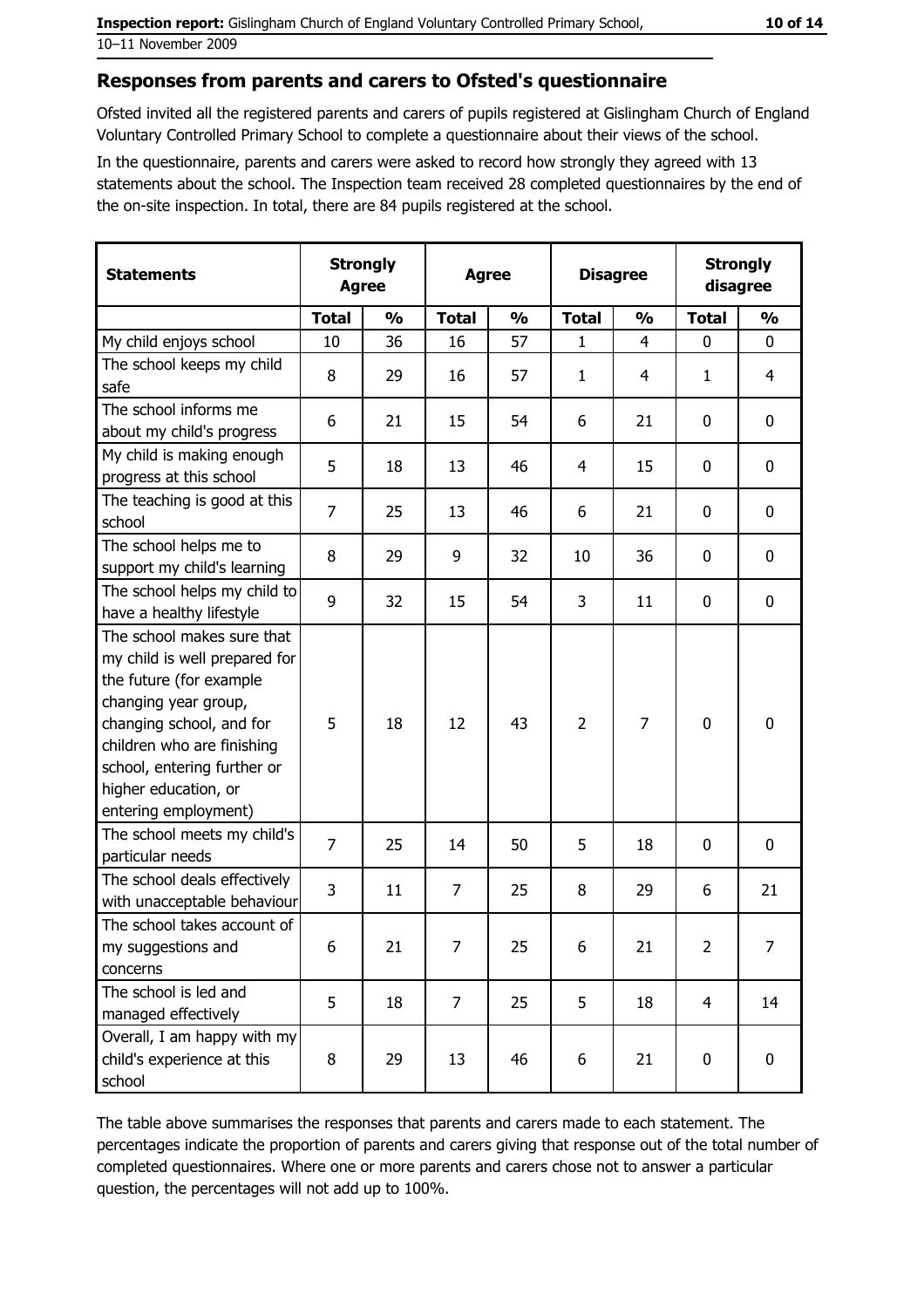## **Glossary**

### What inspection judgements mean

| <b>Grade</b> | <b>Judgement</b> | <b>Description</b>                                                                                                                                                                                                               |
|--------------|------------------|----------------------------------------------------------------------------------------------------------------------------------------------------------------------------------------------------------------------------------|
| Grade 1      | Outstanding      | These features are highly effective. An oustanding<br>school provides exceptionally well for its pupils' needs.                                                                                                                  |
| Grade 2      | Good             | These are very positive features of a school. A school<br>that is good is serving its pupils well.                                                                                                                               |
| Grade 3      | Satisfactory     | These features are of reasonable quality. A satisfactory<br>school is providing adequately for its pupils.                                                                                                                       |
| Grade 4      | Inadequate       | These features are not of an acceptable standard. An<br>inadequate school needs to make significant<br>improvement in order to meet the needs of its pupils.<br>Ofsted inspectors will make further visits until it<br>improves. |

#### Overall effectiveness of schools inspected between September 2007 and July 2008

|                       | Overall effectiveness judgement (percentage of<br>schools) |      |                     |                   |
|-----------------------|------------------------------------------------------------|------|---------------------|-------------------|
| <b>Type of school</b> | <b>Outstanding</b>                                         | Good | <b>Satisfactory</b> | <b>Inadequate</b> |
| Nursery schools       | 39                                                         | 58   | 3                   | 0                 |
| Primary schools       | 13                                                         | 50   | 33                  | 4                 |
| Secondary schools     | 17                                                         | 40   | 34                  | 9                 |
| Sixth forms           | 18                                                         | 43   | 37                  | $\overline{2}$    |
| Special schools       | 26                                                         | 54   | 18                  | $\overline{2}$    |
| Pupil referral units  | 7                                                          | 55   | 30                  | 7                 |
| All schools           | 15                                                         | 49   | 32                  | 5                 |

New school inspection arrangements were introduced on 1 September 2009. This means that inspectors now make some additional judgements that were not made previously.

The data in the table above were reported in The Annual Report of Her Majesty's Chief Inspector of Education, Children's Services and Skills 2007/08.

Percentages are rounded and do not always add exactly to 100. Secondary school figures include those that have sixth forms, and sixth form figures include only the data specifically for sixth form inspection judgements.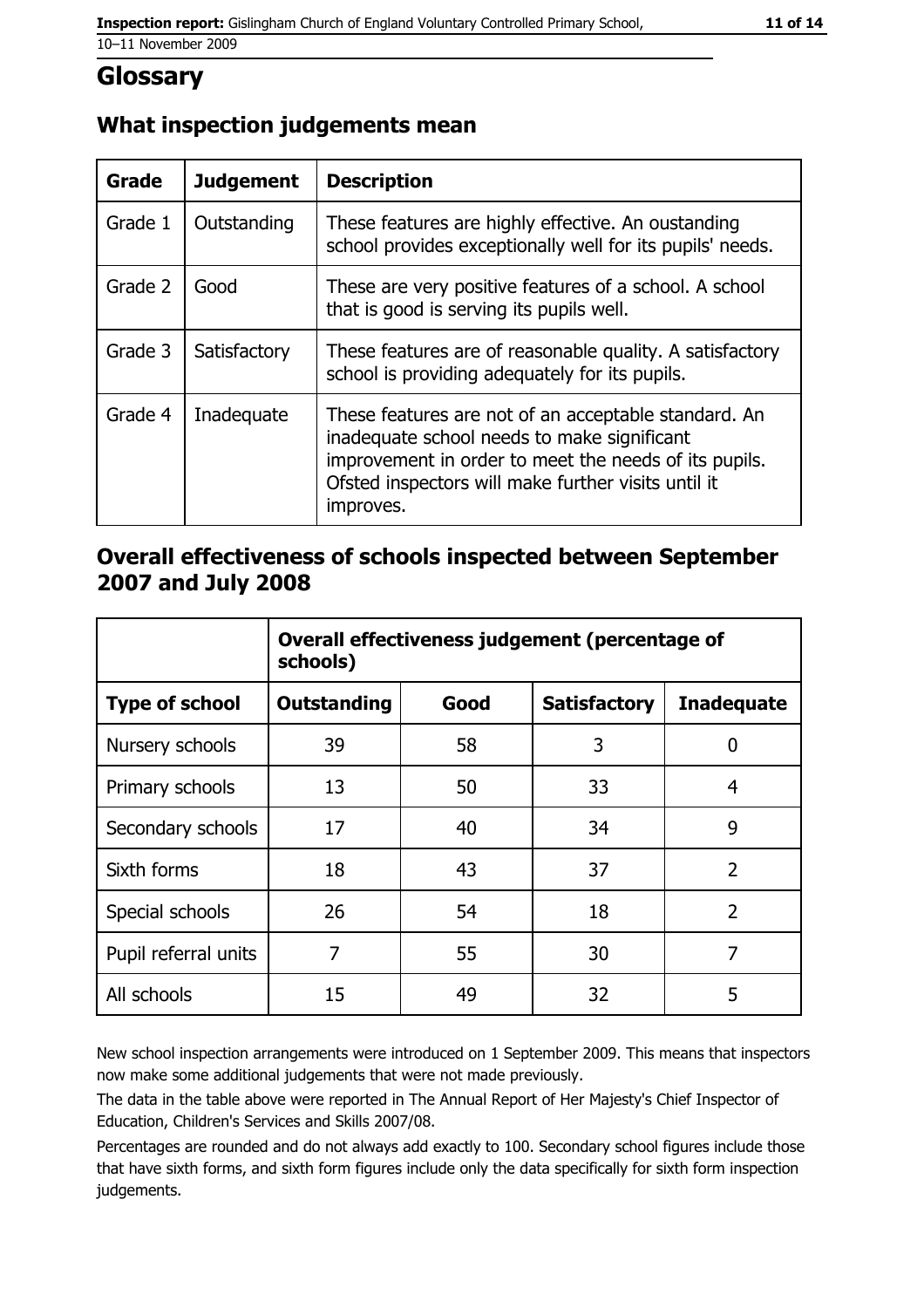## **Common terminology used by inspectors**

| Achievement:                  | the progress and success of a pupil in<br>their learning, development or training.                                                                                                                                                                                                                           |
|-------------------------------|--------------------------------------------------------------------------------------------------------------------------------------------------------------------------------------------------------------------------------------------------------------------------------------------------------------|
| Attainment:                   | the standard of the pupils' work shown by<br>test and examination results and in<br>lessons.                                                                                                                                                                                                                 |
| Capacity to improve:          | the proven ability of the school to<br>continue improving. Inspectors base this<br>judgement on what the school has<br>accomplished so far and on the quality of<br>its systems to maintain improvement.                                                                                                     |
| Leadership and management:    | the contribution of all the staff with<br>responsibilities, not just the headteacher,<br>to identifying priorities, directing and<br>motivating staff and running the school.                                                                                                                                |
| Learning:                     | how well pupils acquire knowledge,<br>develop their understanding, learn and<br>practise skills and are developing their<br>competence as learners.                                                                                                                                                          |
| <b>Overall effectiveness:</b> | inspectors form a judgement on a school's<br>overall effectiveness based on the findings<br>from their inspection of the school. The<br>following judgements, in particular,<br>influence what the overall effectiveness<br>judgement will be.                                                               |
|                               | The school's capacity for sustained<br>improvement.<br>Outcomes for individuals and groups<br>of pupils.<br>The quality of teaching.<br>The extent to which the curriculum<br>meets pupil's needs, including where<br>relevant, through partnerships.<br>The effectiveness of care, guidance<br>and support. |
| Progress:                     | the rate at which pupils are learning in<br>lessons and over longer periods of time. It<br>is often measured by comparing the<br>pupils' attainment at the end of a key<br>stage with their attainment when they<br>started.                                                                                 |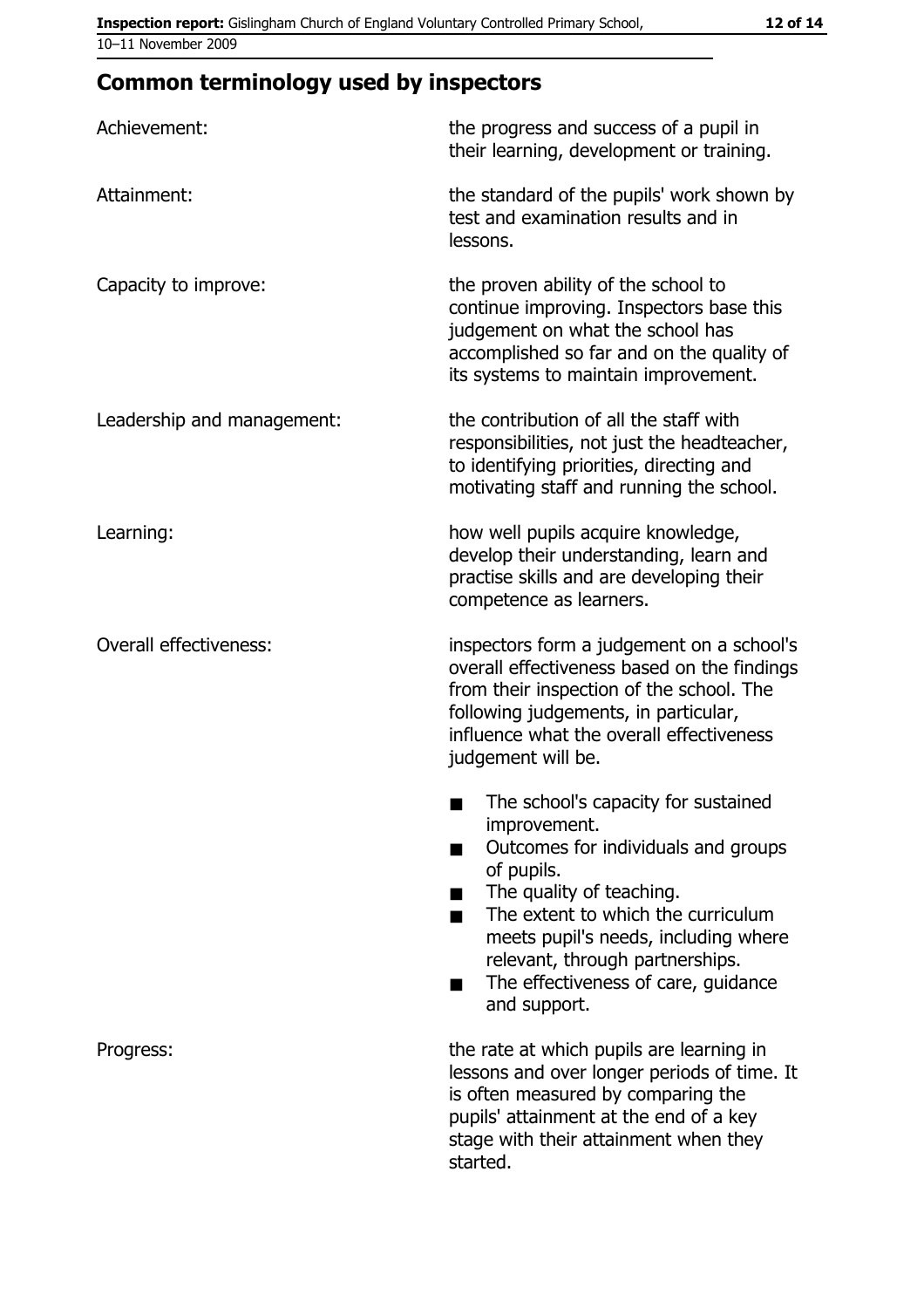#### This letter is provided for the school, parents and carers to share with their children. It describes Ofsted's main findings from the inspection of their school.



#### 12 November 2009

**Dear Pupils** 

Inspection of Gislingham Church of England Voluntary Controlled Primary School, Gislingham IP23 8HX

Thank you all very much for your warm welcome and help during my visit to your school. A special thanks to the school council and the two of you who told me about your science project. I was impressed by your good behaviour, the way you carry out your duties and your hard work in lessons. Well done. You obviously enjoy school because you are hardly ever away. Keep it up!

Children in the Early Years Foundation Stage have a good start and their teachers make sure they have interesting things to do to help them learn. I was pleased to see how well they care for the snails. I wonder how big they will grow. Pupils in Key Stage 1 also make good progress. Some of you older pupils have had times when, although you made satisfactory progress, you were not learning as guickly as you could be. I have asked teachers to make sure that they all give you advice about how to improve your work. Make sure you take it, won't you? I would like teachers to help you decide for yourselves what you need to do to make your work better so that you can set your own targets. I have also asked those in charge of the school or subjects to help each other to make lessons even better for you. I am pleased to see that those of you in the oldest class are now making good progress in mathematics.

Your teachers take good care of you and make sure that you know how to keep healthy. You have lots of interesting things to learn about and you enjoy your school trips. It is good that you have a partner school so that you can learn and share events together. The people in charge of the school make sure that you have a satisfactory education and they are good at helping you to grow into good citizens in the future. I wish you all the best for your time in school and in the future.

Best wishes

Mrs Judy Dawson

Lead inspector